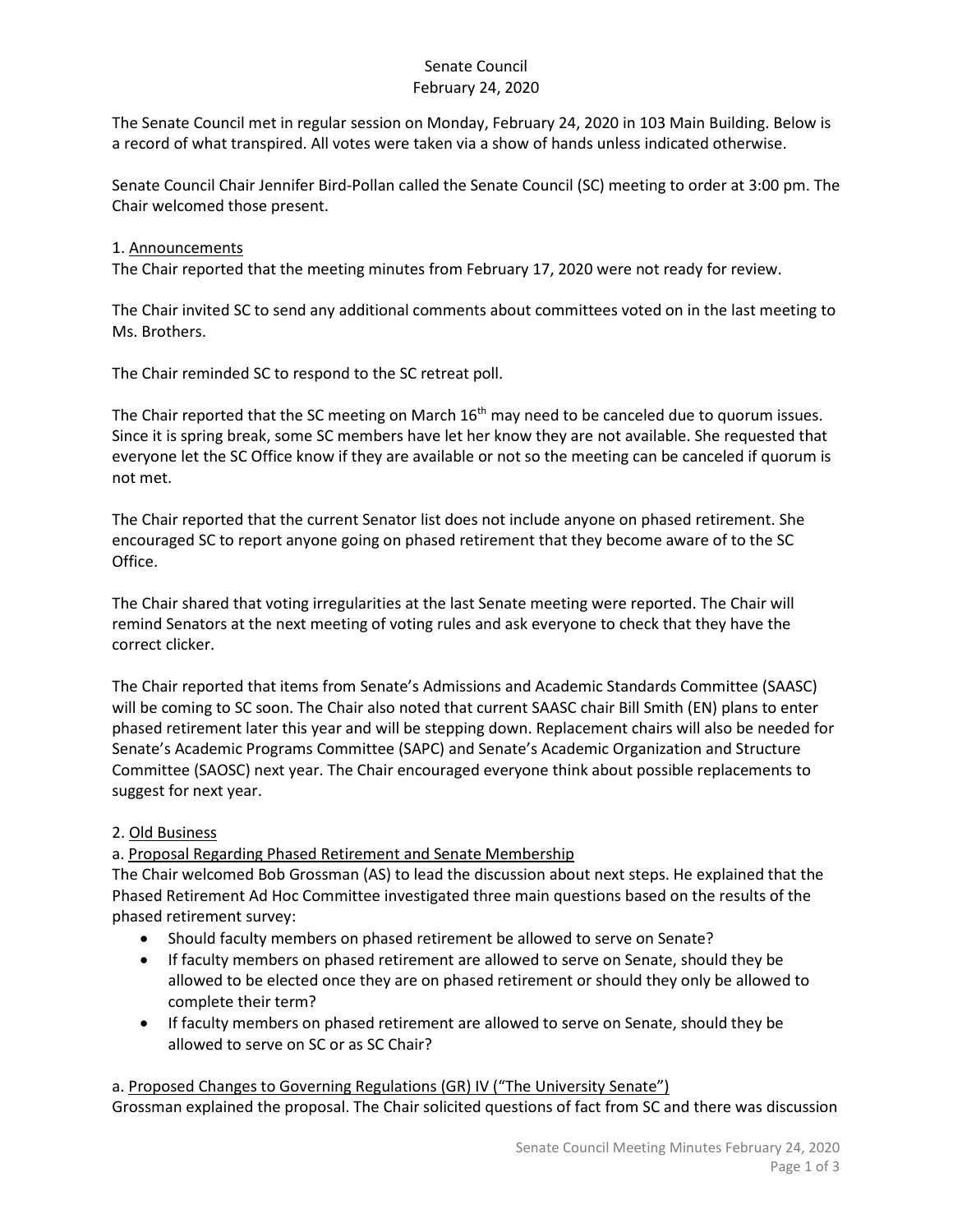#### Senate Council February 24, 2020

about the timing of when phased retirement officially begins. The Chair stated that the **motion** on the floor was a proposal from the Ad Hoc Committee on Phased Retirement that the Senate recommend to the Board of Trustees the following change to GR IV.A, second paragraph, first sentence:

The ninety-four (94) elected faculty *Senators* shall be full-time faculty*<sup>1</sup> The elected faculty Senators shall be* elected from and by the respective college faculties.

*1 A faculty member who enters phased retirement while already serving a term in the Senate may complete the term, but a faculty member who is already on phased retirement may not be elected or begin a term in the Senate.*

Because the motion came from committee, no **second** was needed. The Chair asked if there was debate on the proposal. There was none. A **vote** was taken and the motion **passed** with none opposed.

## b. Proposed Changes to Senate Rules 1.2.2 ("Functions and Composition of the University Senate," "Composition")

c. Proposed Changes to Senate Rules 1.2.2.1.2 ("Elected Faculty Membership," "Election") Grossman explained the proposals. The Chair solicited questions of fact from SC and there was discussion about adding language to the proposal stating that the change to the *SR* is contingent upon the Board of Trustees (BOT) passing the proposed change to the *GR*. The Chair stated that the **motion** on the floor was a proposal from the Ad Hoc Committee on Phased Retirement that the SC recommend that the Senate approve the proposed changes to *SR 1.2.2 and SR 1.2.2.1.2* contingent upon the Board of Trustees (BOT) passing the proposed change to the *GR*. Because the motion came from committee, no **second** was needed. The Chair asked if there was debate on the proposal. There was none. A **vote** was taken and the motion **passed** with none opposed.

### d. Proposed Changes to Senate Rules 1.3.1.2.1.1 ("University Senate Council," "Eligibility for Membership")

e. Proposed Changes to Senate Rules 1.3.1.3.1 ("Officers of the Senate Council," "Senate Council Chair") Grossman explained the proposals. The Chair solicited questions of fact from SC and there was discussion about the pros and cons of allowing senators on phased retirement to be on SC and serving as SC Chair. SC agreed they would like to have feedback from Senators before proceeding with a motion so a discussion item will be added to the March Senate meeting about allowing senators on phased retirement to be on SC and serve as SC Chair.

Grossman made a **motion** to table the motion regarding allowing Senators on phased retirement to be on SC and serving as SC Chair until after the March Senate meeting. Charnigo **seconded**. The Chair asked if there was debate. There was none. A **vote** was taken and the motion **passed** with none opposed and one abstaining.

# 3. Committee Reports

# a. Senate's Academic Facilities Committee (SAFC) – Chris Pool (AS), Chair

i. Draft Survey for Senators

The Chair welcomed Chris Pool. He shared the SAFC charge and their proposal to poll Senators about facilities. Pool explained that the expected outcome of the poll is to have more information to share with the administration when asked for input. The survey was distributed to SC for feedback and they shared suggestions with Pool. He agreed to incorporate their suggestions. The Chair asked Pool to present the survey to Senate.